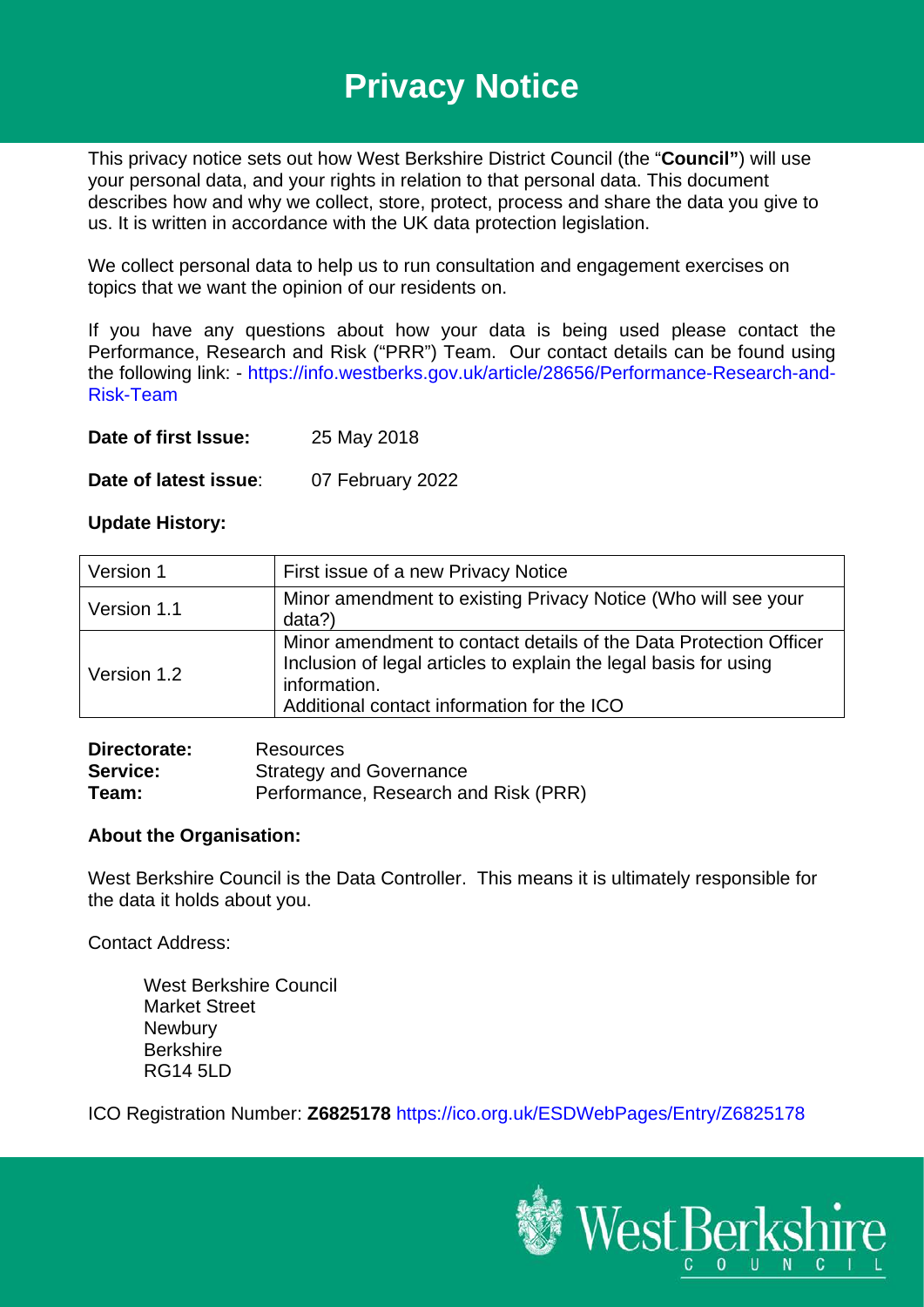## **The Data Protection Officer**

Contact details for the Data Protection Officer for West Berkshire Council can be found at: <https://info.westberks.gov.uk/dataprotection>

## **What personal data will we collect about you?**

We may ask for information about you such as:

- Name
- Address

We will use this information to make sure you're entitled to take part in a consultation or engagement exercise, e.g. to check you live in West Berkshire.

We might also ask you your:

- Age
- Gender
- Ethnicity
- Sexual orientation
- Disability, if applicable

We collect this for monitoring purposes and to provide context to your responses. This allows us to make informed and evidence based decisions. The questions are optional and you don't have to respond to them if you don't want to.

We may also ask you if you wish to join West Berkshire Council's Community Panel [\(https://www.westberks.gov.uk/communitypanel\)](https://www.westberks.gov.uk/communitypanel) by initially providing your name and email address. If you decide to provide this information, then we will also ask you for additional information at later date (\* denotes a mandatory field):

- Title
- Name
- Email address\*
- Telephone number
- Gender
- Age at last birthday
- Household composition i.e. number of adults and children
- Disability

Providing this information is optional, however if you choose to tell us, it will be used to ensure we invite you to contribute to consultation and engagement exercises that are applicable to you. You can ask for your details to be removed at any time.

We may also ask you if you wish to be included on a service's information circulation list e.g. a newsletter, by providing your name and email address. If you do choose to sign up, you can ask for your details to be removed at any time by contacting the responsible service.

### **What is the purpose and legal basis for processing your personal data?**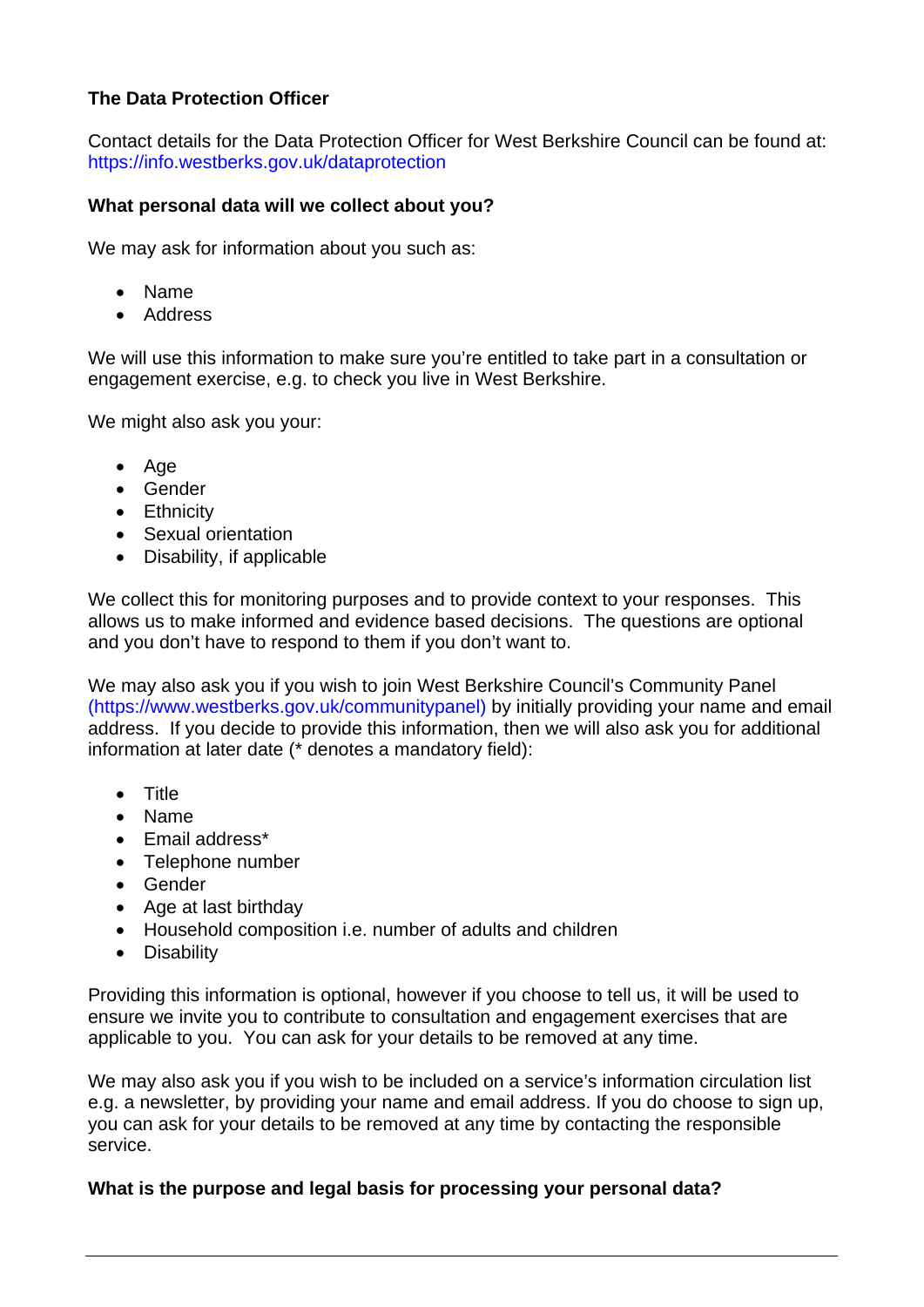In accordance with the data protection laws, we need a "legal basis" for collecting and using information about you. There are a variety of different legal bases for using personal data which are set out in the data protection laws.

We have set out below the different purposes for which we collect and use your personal data, along with the legal basis we rely on to do so:

| Why we use your information                                                                                                                                                                                                                                                                                                                         | Our legal basis for using your information                                                                                                                                                                                                                                                                                                                                                                                                                     |
|-----------------------------------------------------------------------------------------------------------------------------------------------------------------------------------------------------------------------------------------------------------------------------------------------------------------------------------------------------|----------------------------------------------------------------------------------------------------------------------------------------------------------------------------------------------------------------------------------------------------------------------------------------------------------------------------------------------------------------------------------------------------------------------------------------------------------------|
| We will use your data in order to perform<br>effective consultation and engagement<br>exercises, and to allow us to make informed<br>and evidence-based decisions.<br>We will also use it to provide you with the<br>service or information you have requested,<br>for instance consultation notifications,<br>newsletters or other correspondence. | <b>Performance of a contract:</b> Article 6b of<br>the General Data Protection Regulations<br>("GDPR") namely processing is necessary<br>for the performance of a contract to which<br>the data subject is party or in order to take<br>steps at the request of the data subject prior<br>to entering into a contract.<br><b>Public Task:</b> Article 6e of the GDPR<br>namely the processing is necessary for the<br>performance of a task carried out in the |
| We will never use your data for anything<br>other than the purposes we collect it for.                                                                                                                                                                                                                                                              | public interest.                                                                                                                                                                                                                                                                                                                                                                                                                                               |
|                                                                                                                                                                                                                                                                                                                                                     | Consent: Where you have provided your<br>consent for us to use your personal data in<br>this way. If you do not wish the Council to<br>process your personal data, it will be unable<br>to establish a contract to provide the service<br>for you.                                                                                                                                                                                                             |

## **Who will see your data?**

- The West Berkshire Council officer(s) responsible for the consultation (who may be potentially from any service within the council)
- The Principal Performance Research and Consultation (PRC) Officer, PRC Officer, Consultation and Engagement Officer and/or Principal Performance, Research and Information Officer, who manage the collection of all West Berkshire Council's consultation and engagement data.
- The Applications Development Manager who might assist the responsible officer with the qualitative analysis of the survey results.

We will not share your information with third parties unless you have given us permission to do so or we are required to do so by law, for example by court order or to prevent fraud or other crime

Where a service or information request requires us to share your data with other parties, a separate privacy notice will describe who that is.

## **Why are we doing this?**

The council runs consultation and engagement exercises in its capacity as a public body, in the public interest. Participation is completely voluntary, but in order for your voice to be heard and for us to make sure the consultation is fair and not open to abuse, it's necessary to collect and process some personal data. Some of the requirement to consult residents may be based in law, but this will depend on the topic and nature of the consultation.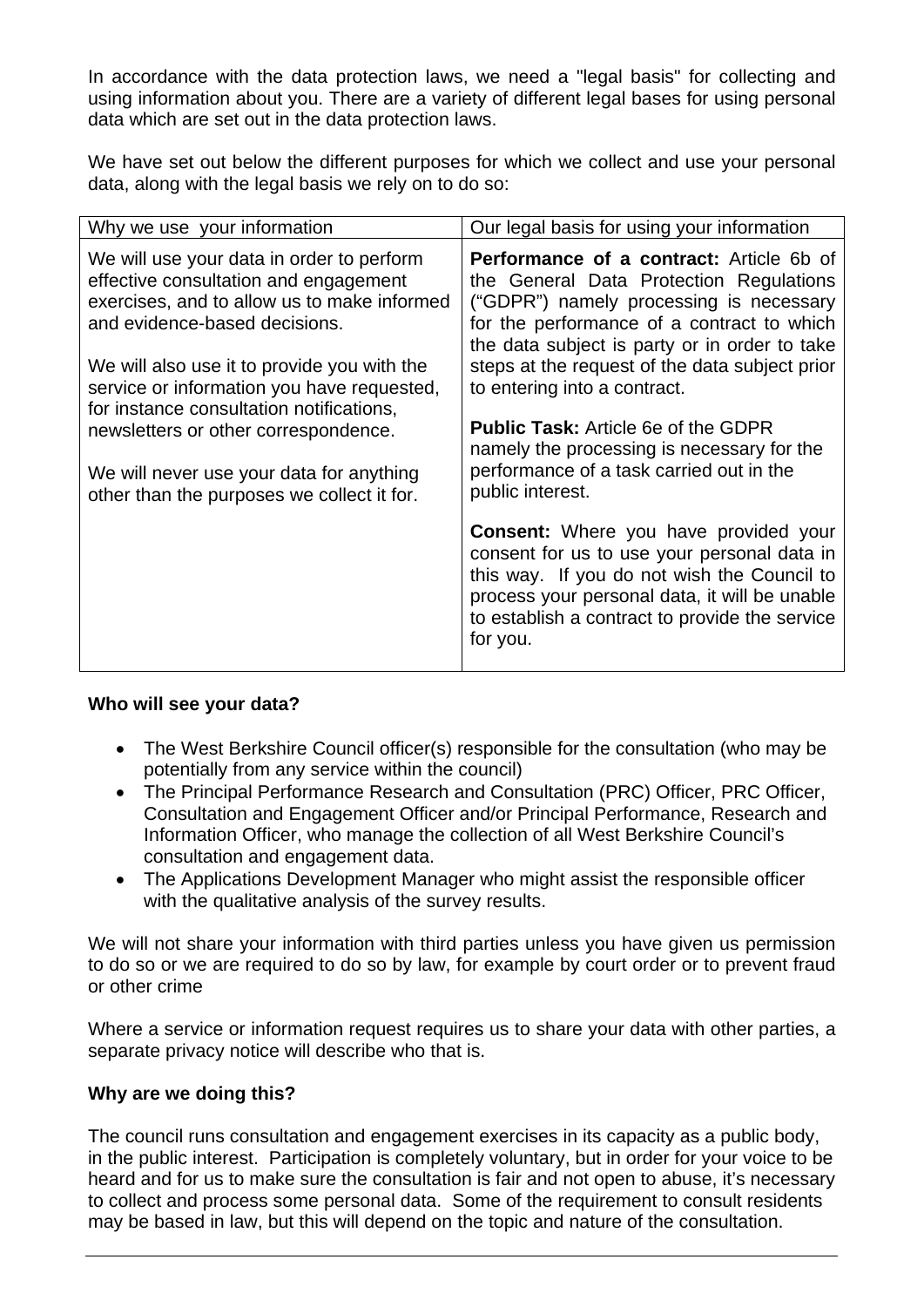If you join West Berkshire Council's Community Panel and then change your mind, you can ask the PRR team to remove your details from their list of panel members at any time.

The PRR Team contact details are here: <https://info.westberks.gov.uk/article/28656/Performance-Research-and-Risk-Team>

#### **How long will your data be kept?**

Your data will not be kept any longer than necessary. You can check how long the organisation will keep each type of data against West Berkshire Council's retention schedule [\(www.westberks.gov.uk/retention\)](http://www.westberks.gov.uk/retention).

#### **How is your data stored and processed?**

We sometimes use an online survey tool called Survey Monkey to collect your responses to a consultation or engagement exercise. Data collected by this method is stored by the providers. To read about their Privacy Policy and Security Statement visit:

- <https://www.surveymonkey.com/mp/policy/privacy-policy/>
- <https://www.surveymonkey.com/mp/policy/security/>

Data may also be held on the council's electronic systems and will be protected using upto-date technical and organisational security measures.

#### **Transfer overseas**

Survey Monkey may store your data outside of the EU in North America. Companies in the US are considered as having "adequate" status for the purposes of Data Protection by the European Commission where they hold the "Privacy Shield" accreditation. Survey Monkey holds such an accreditation, so your rights are protected. To read about "adequacy decisions" visit:

• [https://ec.europa.eu/info/law/law-topic/data-protection/data-transfers-outside](https://ec.europa.eu/info/law/law-topic/data-protection/data-transfers-outside-eu/adequacy-protection-personal-data-non-eu-countries_en)[eu/adequacy-protection-personal-data-non-eu-countries\\_en](https://ec.europa.eu/info/law/law-topic/data-protection/data-transfers-outside-eu/adequacy-protection-personal-data-non-eu-countries_en)

### **Your rights**

Under certain circumstances, by law you have the right to:

- **Request access** to your personal information (commonly known as a "data subject access request"). This enables you to receive a copy of the personal information we hold about you and to check that we are lawfully processing it.
- **Request correction** of the personal information that we hold about you. This enables you to have any incomplete or inaccurate information we hold about you corrected.
- **Request erasure** of your personal information. This enables you to ask us to delete or remove personal information where there is no good reason for us continuing to process it. You also have the right to ask us to delete or remove your personal information where you have exercised your right to object to processing (see below).
- **Object to processing** of your personal information where we are relying on a legitimate interest (or those of a third party) and there is something about your